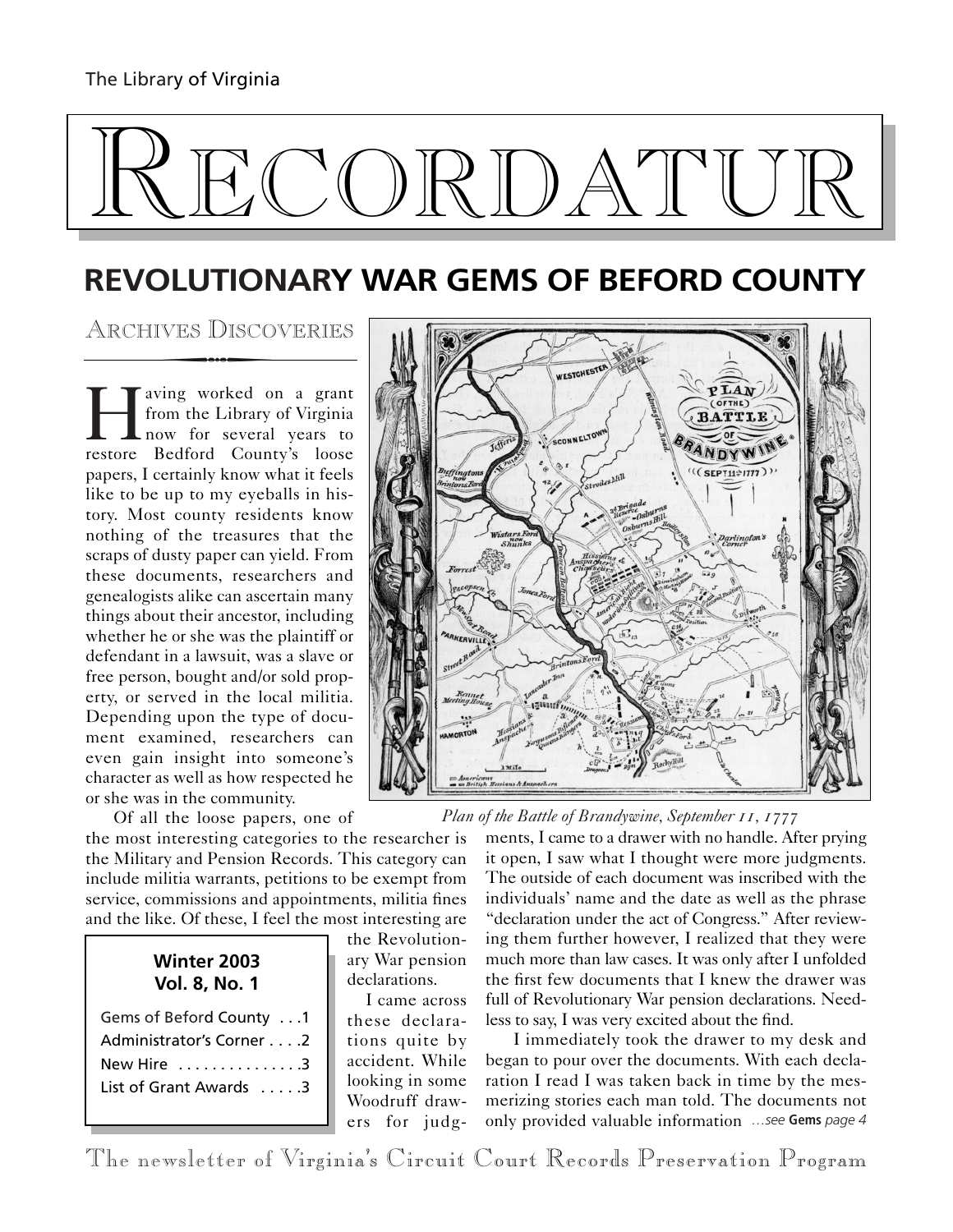## RECORDATUR

### "An entry made on record to prevent any alteration of Record"

*This newsletter is published twice a year to keep circuit court clerks informed about the court records preservation program in the Commonwealth of Virginia. Reader participation is invited.*



#### **Records Management and Imaging Services Division**

800 East Broad Street Richmond, Virginia 23219 (804) 692-3605 (804) 692-3603 fax www.lva.lib.va.us e-mail: gsmith@lva.lib.va.us

> Nolan T. Yelich *Librarian of Virginia*

Robert F. Nawrocki, CRM *State Records Administrator*

> Conley L. Edwards III *State Archivist*

Glenn T. Smith *Grants Administrator, Circuit Court Records Preservation Program*

Amy Judd *Assistant Grants Administrator*

Michelle Washington *Administrative Assistant*

Lyndon H. Hart III *Manager, Description Services Branch*

> Sara D. Bowersox *Production*

## ADMINISTRATOR'S CORNER

The Grants Review Board<br>
met at the Library of Virginia on October 23. They met at the Library of Vir awarded 23 projects in the amount of \$1,054,267. A breakdown of those awards is included in this newsletter. I want to thank Gene Coleman, Mecklenburg, and Bruce Patterson, Rockbridge, for their work on the board this year. Our third board member, Lil Hart from Chesapeake, was unable to participate due to health problems. Lil, we missed you, and we all wish you a continued successful recovery in your retirement.

The clerks who have graciously agreed to complete the Board for 2004 are Ed Semonian, Alexandria; Barbara Williams, Appomattox; and Marilyn Wilson, Amelia. I look forward to working with them this year.

Speaking of welcoming, I want to offer another word of welcome to the 13 new clerks. I had a chance to meet them briefly at the New Officers Training in Richmond and just want to say to them, as well as the "old" 107, that this office looks forward to working with you on the preservation and management of the records now in your custody.

Of the 23 grants awarded in the past cycle, eleven were for reformatting historic chancery records to digital images. This will help reduce the backlog of the 36 courts that have processed their historic chancery papers, but have been waiting for an alternative image format to

access the documents. The grants office is working with the Department of General Services on creating a state contract for this type of service that localities may utilize as well. Once this contract with multiple vendors is in place, procuring this type of service every six months will no longer be necessary.

For those clerks desiring to undertake records preservation project, the next grant application deadline is by the end of business on Monday, March 15, 2004. I want to reiterate the importance of calling our office at the beginning of the planning process, so that we may be able to effectively assist you in any procurement needs, as well as with the application itself. The *Program Description and Grants Guidelines* will be revised and made available on our website at http://www.lva.lib.va.us/whatwe do/records/vccrp.htm. An email announcement of this, including a link to the website, will be sent when the revised information is available in January.

I trust that 2003 ended well for you and that the New Year holds the promise of less stress as you run your offices. Please call on our office whenever you believe we can assist you.

Glenn Smith, Grants Administrator

Circuit Court Records Preservation Program

**Grant Applications due by 5:00 P.M. on Tuesday, March 15, 2004.**

**Contact Amy Judd** (804/692-3601) **or Glenn Smith** (804/692-3604) **before submitting an application.**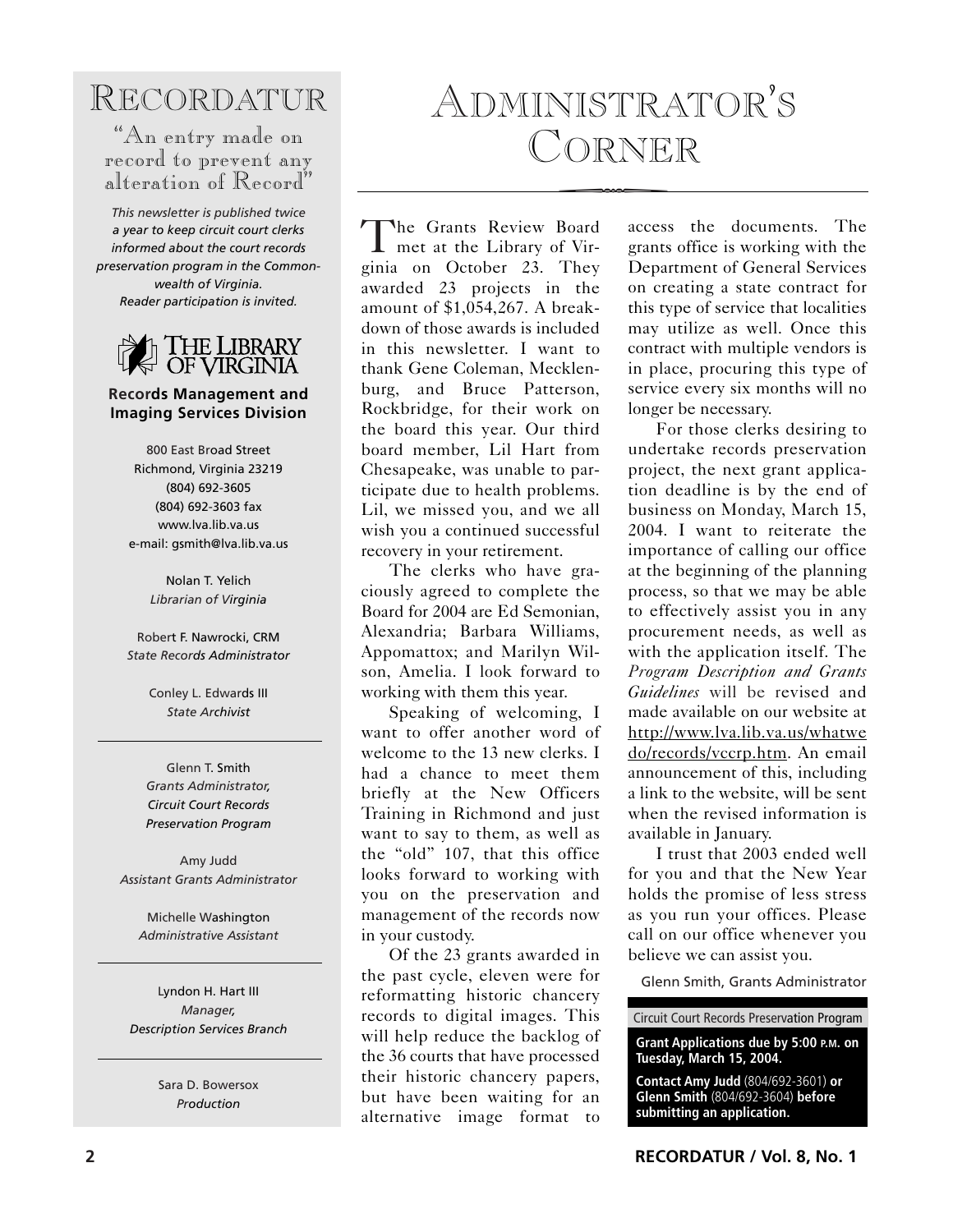## **ELECTRONIC RECORDS COORDINATOR HIRED**

On September 25, 2003, Christopher Gorey joined the Library of Virginia as the Electronic Records Coordinator. This position focuses on providing technical assistance with a variety of issues relating to electronic records. Current projects include revising the guidelines regarding managing email, archiving the websites of the Governor's office and cabinet officers, revising the retention schedules pertaining to electronic records, drafting guidelines for the acceptance of electronic records into the State Records Center, and updating the various workshops provided by the LVA pertaining to electronic records

including digital imaging. Before coming to the Library of Virginia, Chris spent five years with Arthur Andersen in their Global Technology Group, serving as a Network Administrator, Internal Systems Analyst, and as the Manager of IT operations for the Richmond, Virginia office. Chris has a B.S. in Economics from the Virginia Commonwealth University School of Business, and is working on an M.S. in Information Systems also from the VCU School of Business. You may contact the Electronic Records Coordinator at the Library of Virginia by phoning (804) 692-3607 or by email to cgorey@lva.lib.va.us.

#### **THE CIRCUIT COURT RECORDS PRESERVATION PROGRAM HAS AWARDED 596 grants over 24 cycles from February 1992 to November 2003, totaling \$8,962,491. The project types and the number awarded are:**

### **Awards for 2004-A Cycle**

#### **Locality Project Type Awarded**

#### Floyd County . . . . . . . . . . . . . . . . . . . . . . . . . . . . . Security System . . . . . . . . . . . . . . . . . . . . . . . . . . . . .\$2,745.00 Henry County . . . . . . . . . . . . . . . . . . . . . . . . . . . . Security System . . . . . . . . . . . . . . . . . . . . . . . . . . . . . . \$979.00 Russell County . . . . . . . . . . . . . . . . . . . . . . . . . . . . Security System . . . . . . . . . . . . . . . . . . . . . . . . . . . . . \$6,700.00 Alexandria, City of . . . . . . . . . . . . . . . . . . . . . . . . . Reformatting . . . . . . . . . . . . . . . . . . . . . . . . . . . . . . \$35,444.00 Bedford County . . . . . . . . . . . . . . . . . . . . . . . . . . . Reformatting . . . . . . . . . . . . . . . . . . . . . . . . . . . . . \$225,215.00 Fairfax County . . . . . . . . . . . . . . . . . . . . . . . . . . . . Reformatting . . . . . . . . . . . . . . . . . . . . . . . . . . . . . \$199,328.00 Hanover County . . . . . . . . . . . . . . . . . . . . . . . . . . Reformatting . . . . . . . . . . . . . . . . . . . . . . . . . . . . . . \$61,397.00 Highland County . . . . . . . . . . . . . . . . . . . . . . . . . . Reformatting . . . . . . . . . . . . . . . . . . . . . . . . . . . . . . \$85,726.00 Louisa County . . . . . . . . . . . . . . . . . . . . . . . . . . . . Reformatting . . . . . . . . . . . . . . . . . . . . . . . . . . . . . \$101,139.00 New Kent County . . . . . . . . . . . . . . . . . . . . . . . . . Reformatting . . . . . . . . . . . . . . . . . . . . . . . . . . . . . . \$50,111.00 Northumberland County . . . . . . . . . . . . . . . . . . . Reformatting . . . . . . . . . . . . . . . . . . . . . . . . . . . . . . \$78,189.00 Prince Edward County . . . . . . . . . . . . . . . . . . . . . Reformatting . . . . . . . . . . . . . . . . . . . . . . . . . . . . . . . \$7,992.00 Prince William County . . . . . . . . . . . . . . . . . . . . . Reformatting . . . . . . . . . . . . . . . . . . . . . . . . . . . . . . \$53,815.00 Staunton, City of . . . . . . . . . . . . . . . . . . . . . . . . . . Reformatting . . . . . . . . . . . . . . . . . . . . . . . . . . . . . . \$58,008.00 Staunton, City of . . . . . . . . . . . . . . . . . . . . . . . . . . Reformatting . . . . . . . . . . . . . . . . . . . . . . . . . . . . . . \$21,830.00 Halifax County . . . . . . . . . . . . . . . . . . . . . . . . . . . . Reformatting . . . . . . . . . . . . . . . . . . . . . . . . . . . . . . . \$8,484.00 Richmond, City of . . . . . . . . . . . . . . . . . . . . . . . . . Reformatting . . . . . . . . . . . . . . . . . . . . . . . . . . . . . . . \$1,968.00 Washington County . . . . . . . . . . . . . . . . . . . . . . . . Reader/Printer . . . . . . . . . . . . . . . . . . . . . . . . . . . . . . \$7,734.00 Campbell County . . . . . . . . . . . . . . . . . . . . . . . . . Item Conservation . . . . . . . . . . . . . . . . . . . . . . . . . . . \$7,540.00 Halifax County . . . . . . . . . . . . . . . . . . . . . . . . . . . . Item Conservation . . . . . . . . . . . . . . . . . . . . . . . . . . . \$9,718.00 Henry County . . . . . . . . . . . . . . . . . . . . . . . . . . . . Item Conservation . . . . . . . . . . . . . . . . . . . . . . . . . . \$11,658.00 Russell County . . . . . . . . . . . . . . . . . . . . . . . . . . . . Item Conservation . . . . . . . . . . . . . . . . . . . . . . . . . . \$13,700.00

Scott County . . . . . . . . . . . . . . . . . . . . . . . . . . . . . Preservation . . . . . . . . . . . . . . . . . . . . . . . . . . . . . . . . \$4,847.00

Total: **\$1,081,867.00**